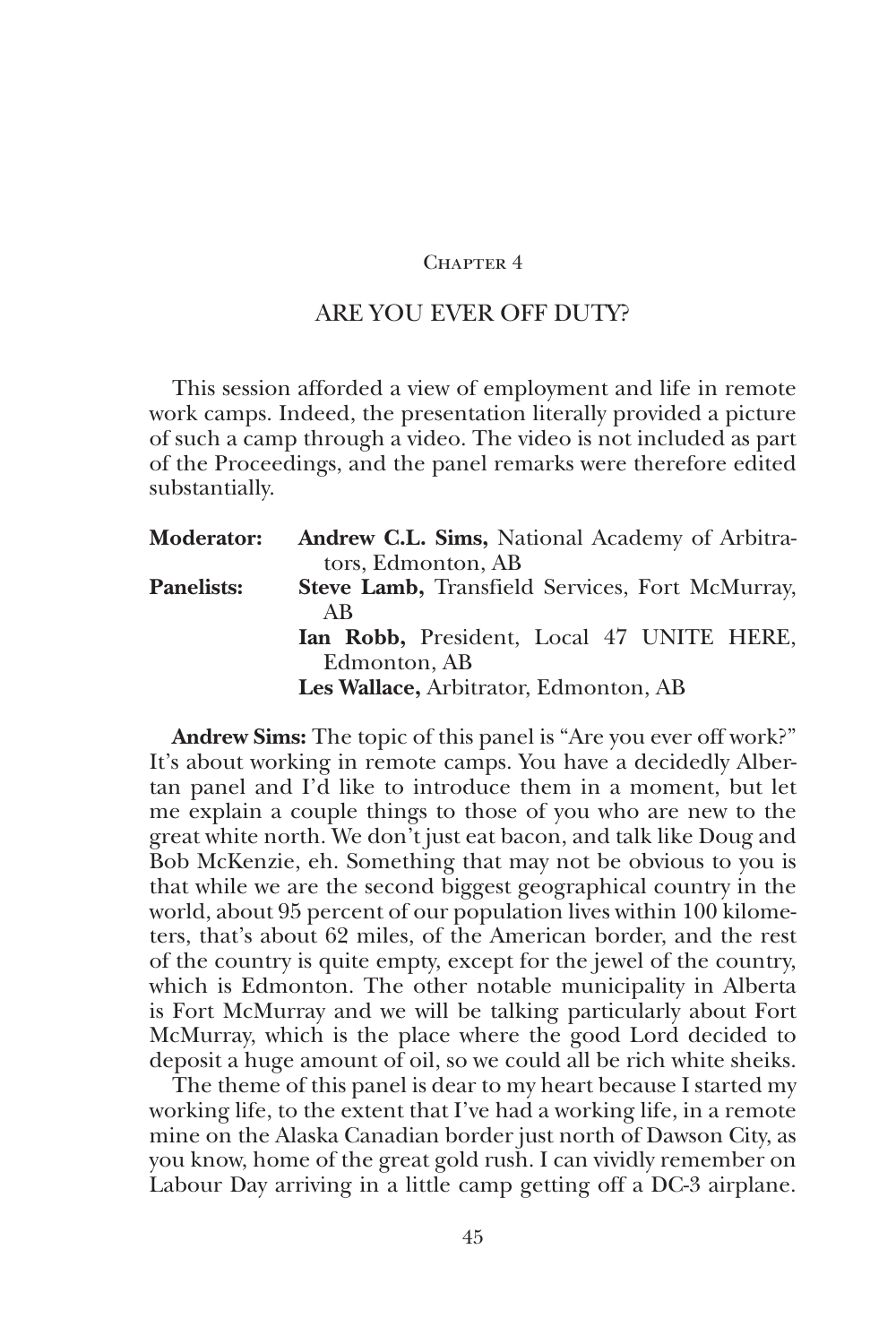The first thing I saw was a strike in progress, because the camp caterer had taken the fresh shrimp off the table and the building trades unions weren't going to put up with that. That camp caterer left and the new one was in by the next morning, and we went on from there. It taught me something about life in the camps. It's not all about what you do at work. The truth is, in a remote site camp, it's everything. It is where you sleep, where you eat, where you drink, where you drink some more. There's just an integration of life that you don't see in the normal employment situation where people go home at 4:30.

So I'd like, without further ado, to introduce you to our speakers. To my far right is Ian Robb. Ian is with the UNITE HERE Hotel Employees and Restaurant Employees. They keep changing the way they say the name, but in Edmonton we call it Local 47, the beer slingers. It's a lot more than beer slingers: they are the major union—in fact, pretty much the only union—in camp catering. They are the people who recognize the fact that what keeps an army going is the stomach. Ian not only has experience in organizing, but also in the particularly important area of negotiating the camp rules that apply in remote site camps in Alberta and Saskatchewan for the building trades. Next is Steve Lamb, who is the general manager of labour relations with one of the major contractors in Fort McMurray. Steve has worked in a number of remote site camps. He has worked in Cigar Lake. I'm sure you've all visited Cigar Lake. Steve worked for a number of years with Syncrude Canada, which you probably have heard of, and he now works in Fort McMurray. Much of Steve's job involves the human resource issues that come out of the huge workforce that's involved there.

Next to Steve is Les Wallace. Les is a former vice chair of the Alberta Labour Relations Board, who is now in private practice as an arbitrator. In both capacities, Steve has had experience with what is a very large segment of our unionized work force—the employees in construction and in maintenance—as well as in the operations of the major petrochemical plants we have in Alberta.

And, lastly, your humble and obedient servant. Those of you who know my humility will recognize there is not much obedience there either. I'm Andy Sims. I'm a former chair of the Labour Relations Board. I'm still a vice chair on the military principle that when you kick them out, you bust them down one rank, let them drink in the mess, but stop paying them. I prefer to call myself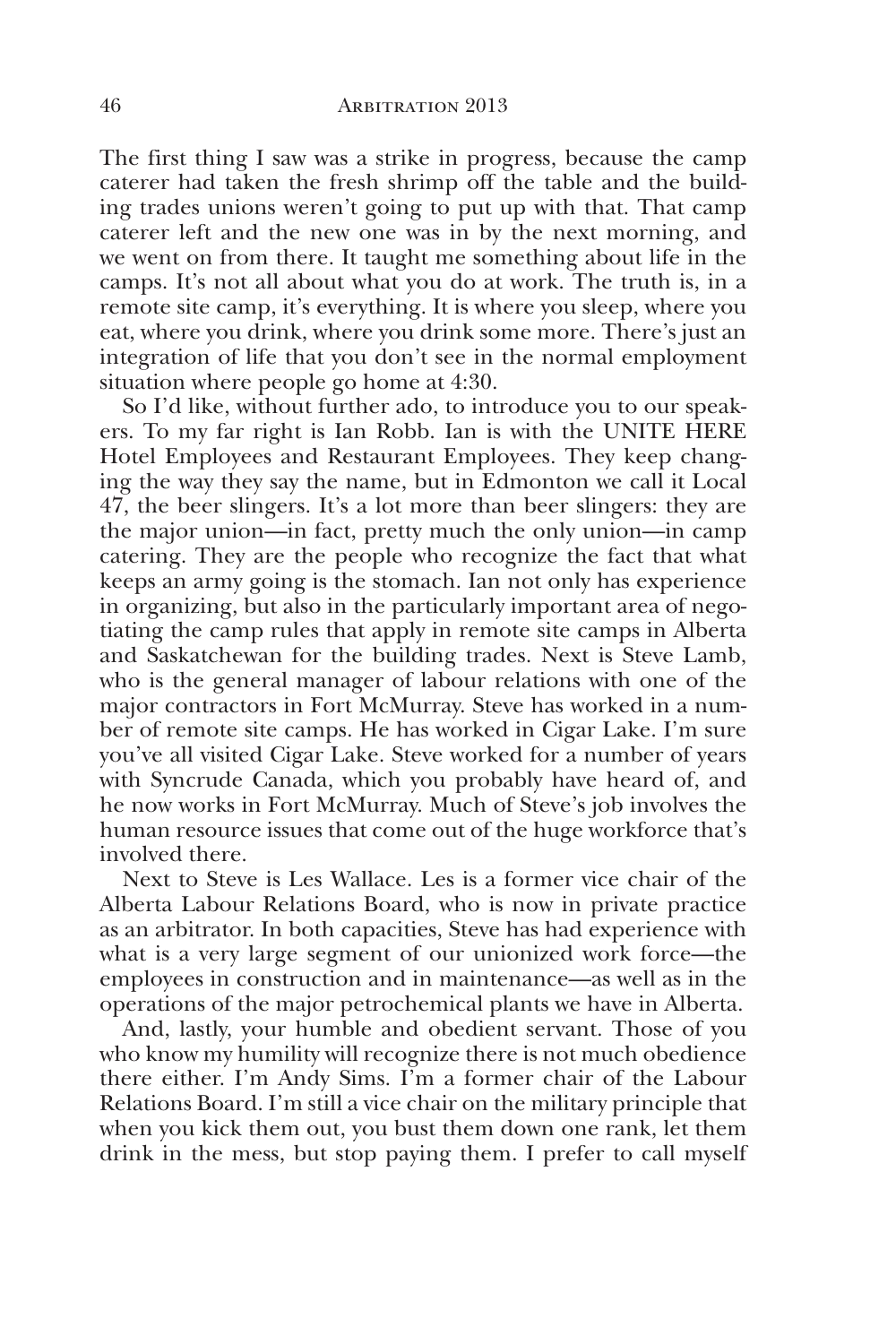"chair emeritus." I hope among the four of us we can give you some insights into life in remote camps.

I mentioned that I started out in the mines. Now, I wasn't there a hundred years ago, but I just want to make the point that it's not exactly what it used to be. Camp life has now become a very interesting experience. But there are still people there—there are the drinkers and there are the bootleggers. They were good friends of mine. There are those who want to stay and those who want to go home; there are those who just want to sit and BS. Sometimes, there are just goofy guys, wondering whether they are ever going to get out of there. But, we do. I'm not sure if you recognize that eager young man, but here he is, all those years later.

Each of those characters has a story. The stories I remember don't just relate to what we did scrubbing the floors or blasting asbestos out of the side of a hill; they relate to the social life, the ambitions, and the mischief that makes camp life interesting.

Now I'd like to ask both Ian and Steve to comment on a more recent type of camp life. This is a little movie put together by a chap from Montreal who just thought he would record his experience going up to one of the bigger camps, which is now at CNRL, a major petrochemical project in Fort McMurray. I'll invite the two of you to tell the people what's going on in the picture here.

**Steve Lamb:** The video spends a lot of time showing the plane ride because the workers like that. Up until recently it was a bus ride. So now a lot of these camps have aerodromes and the planes fly into them directly.

**Andrew Sims:** Interestingly enough, this plane ride goes from Montreal to Moncton. I believe after that it went from St. Johns, and then back to Fort McMurray. Unless you think that's a onehour trip, they run pretty much every day. The CNRL site has, I think, eight regular flights in a day, which is quite a number of people to arrive.

**Steve Lamb:** This is some of the plant that they use. This is the main unit up there that separates and changes the heavier oil into a lighter component.

**Ian Robb:** So that's the typical bus ride. They're old school buses.

**Steve Lamb:** Yeah, on dirt roads.

**Ian Robb:** This is the Calumet River Camp; it's about a 2300 person camp and they've just added another 3000 person camp behind it. So, those are set up standard rooms. There are other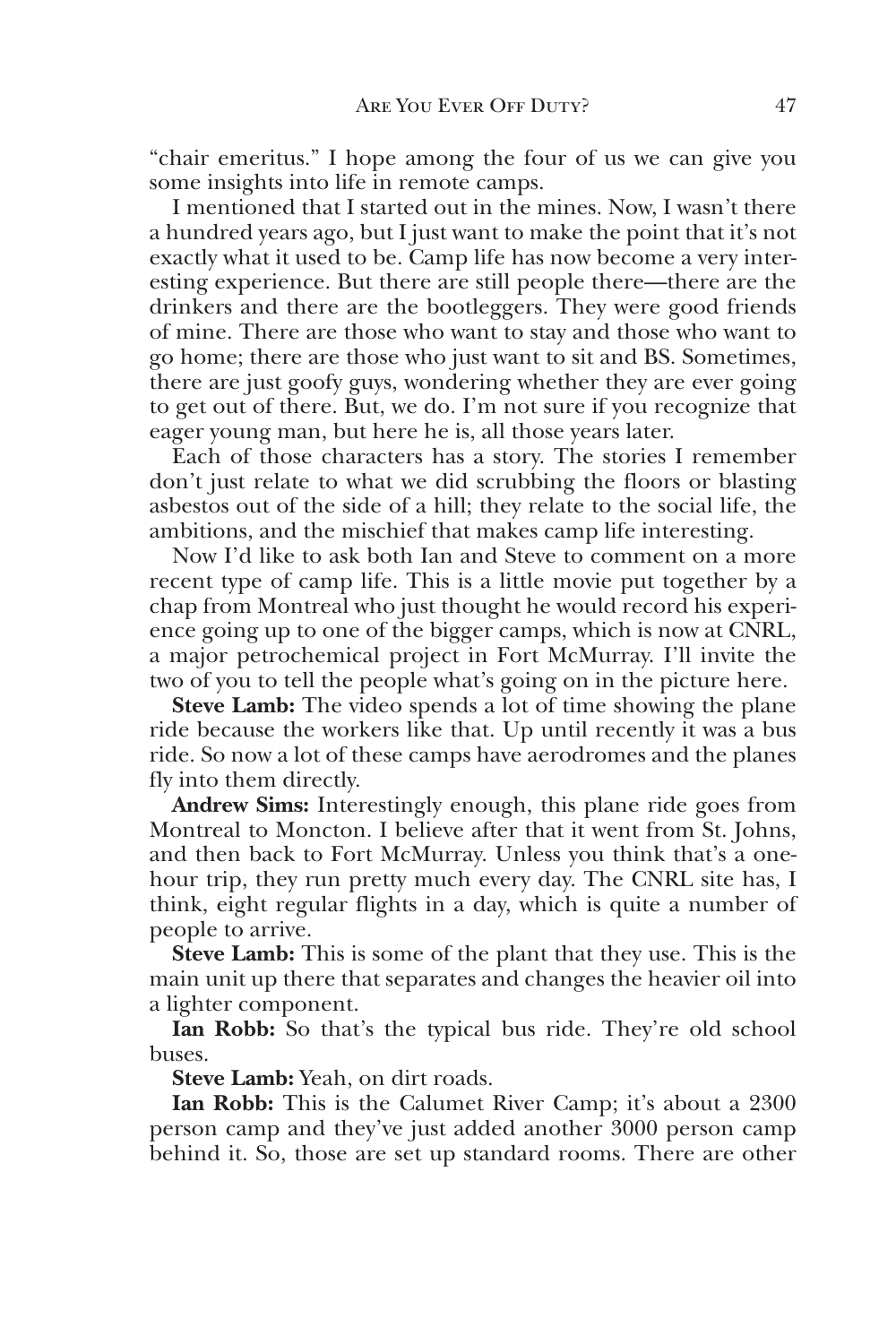rooms at the plant itself. But, the rooms are set up with just a bed, a desk, a chair, a window, coat hooks, and lockers, and then you share a bathroom. In this particular camp, the washrooms are called gang-style washrooms, so they are further down the hall. It leaves a bit to be desired now with all of the private camps that have single bathrooms and your own private rooms. This would be one of the games rooms. That's the dining area, the dining hall at Calumet River Camp.

**Ian Robb:** This is the 5:30 brass out. They are all coming in from working in the plant and they are coming into the camp now. They all have to go through a turnstile to get paid, right? You see all the buses pulling up. There's the loading and unloading.

**Steve Lamb:** They have a swipe card that operates the gate for them.

**Ian Robb:** They have to swipe into the camp, as well, to be able to access their rooms, the dining area, and the gymnasium. There's a typical room—there's your desk and your bed. This camp opened in 2005 and it's the first one that supplied TVs to everybody, so you didn't have to bring your own TV from home.

Now, this is just one of the three camps on that site. The bus drivers are on split shifts. They start at about 3:30 in the morning and they drive the workers to all their work places. Then the drivers take a break for the rest of the day. They come back in the afternoon to pick the workers up from work and bring them back. They're mostly Teamsters. There will be approximately 11,000 workers housed on that site.

These buses are school buses, because there's not a long run between where the workers come from in the camp to go to the work site. When they go on proper roads, they have coach-type buses.

**Andrew Sims:** Ian, I think you had some figures on the number of people living in camp.

**Ian Robb:** The existing rooms up in the Fort McMurray-Wood Buffalo area have been estimated by the Wood Buffalo municipality at 82,374 rooms. That's over and above the population of Fort McMurray, which is about 70,000 or 80,000. So, there are as many people that live in Fort McMurray as live in camps around the Fort McMurray area. It's just growing every day.

**Audience Member:** Is that haze in the air or is that just this particular photo? It's not a chemical fog?

**Andrew Sims:** No, no, Fort McMurray gets a really bad rap sometimes. There's the assumption that it's sort of Pittsburgh north. In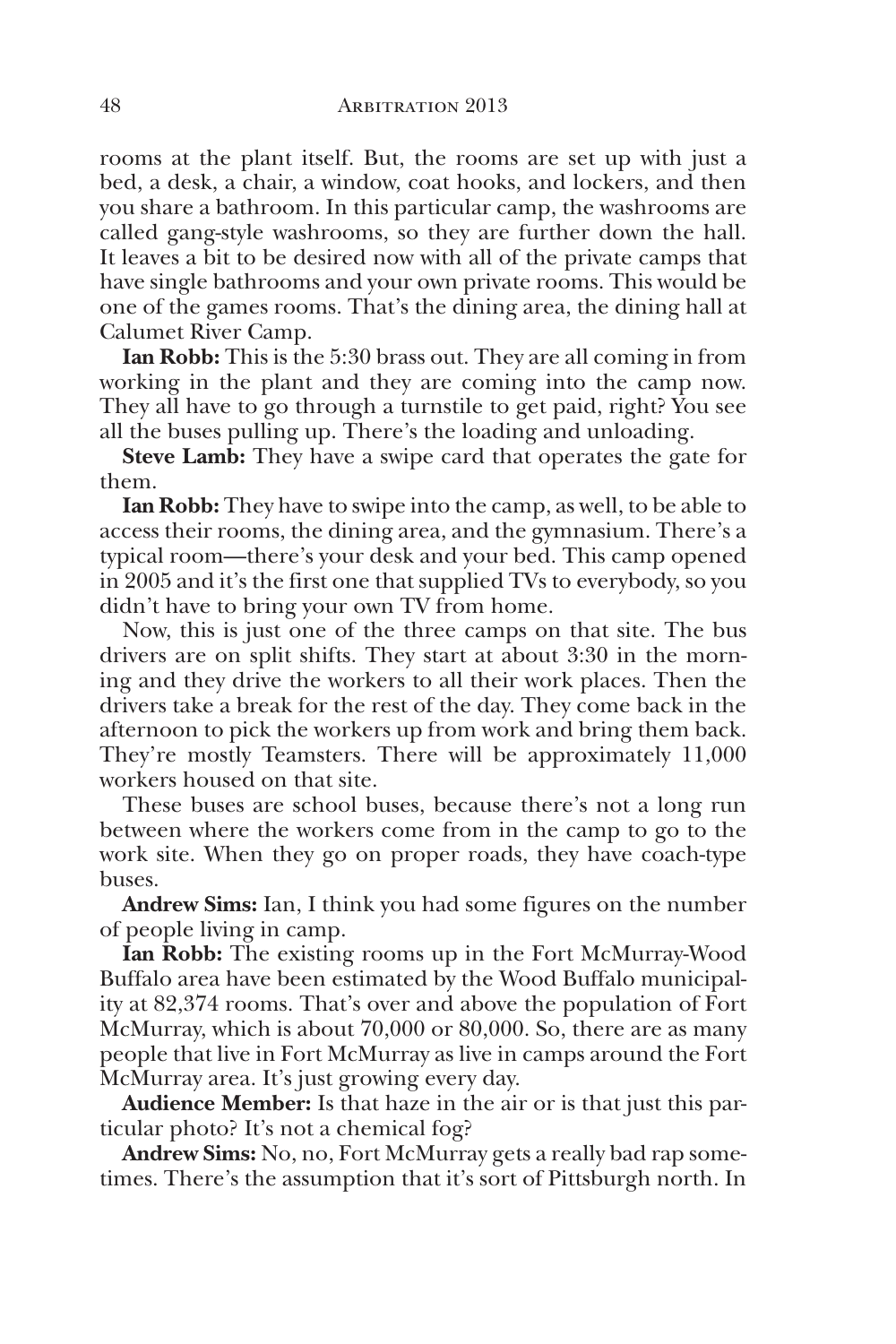fact, most days, Fort McMurray has clear blue skies and plain white carpet. We have this carpet in Canada for about eight months of the year. It's called snow. Fort McMurray is actually a very clear wilderness, but nonetheless a wilderness. One of the things that I think is worth emphasizing, and I invite any one of the panelists to comment on this, is that not only is there a huge work force in the camps, but the work force also goes up and down. Steve particularly might want to comment on that because you have been involved in maintenance turnarounds and those activities. Maybe you could explain that.

**Steve Lamb:** The work force going up and down is related to the two seasons up there during the year; they're called turnaround seasons. So, as soon as the spring weather gets warmer, then all of the plants that are already constructed go through a maintenance cycle, the turnaround maintenance cycle. They do that in the spring and again in the fall. There are thousands of workers; more get put to work during those two turnaround seasons for maintenance.

**Andrew Sims:** What sort of numbers would come in on a major shut down?

**Steve Lamb:** The plant we are on is the Suncor plant. We have 1,500 workers there and there were three other contractors that were all at similar numbers. Around 6,000 workers would be engaged on a decent size turnaround or shut down.

**Ian Robb:** That would be in addition to the maintenance people already on site and the construction people who may be using the camp as well.

**Andrew Sims:** And, in addition to that you've got the production workers in the sites themselves. I should make it clear there's not just one, but a number of these major sites operating now, and they all have similar numbers. They are all operating in much of the same area.

**Steve Lamb:** We've got five projects—we're working on five sites up there—we're working at CNRL. And we're working at Suncor Firebag, working at the Suncor main site. We're also working at a company called Williams Energy. And, we have workers at a company called Nexen—all simultaneously—and pretty much most of the workers are staying in these types of camps.

**Andrew Sims:** Perhaps we should put some of these comments in context for arbitrators. I'll ask Les Wallace to give a brief introduction to the way arbitration fits in with this broader view of an employee's life in camp.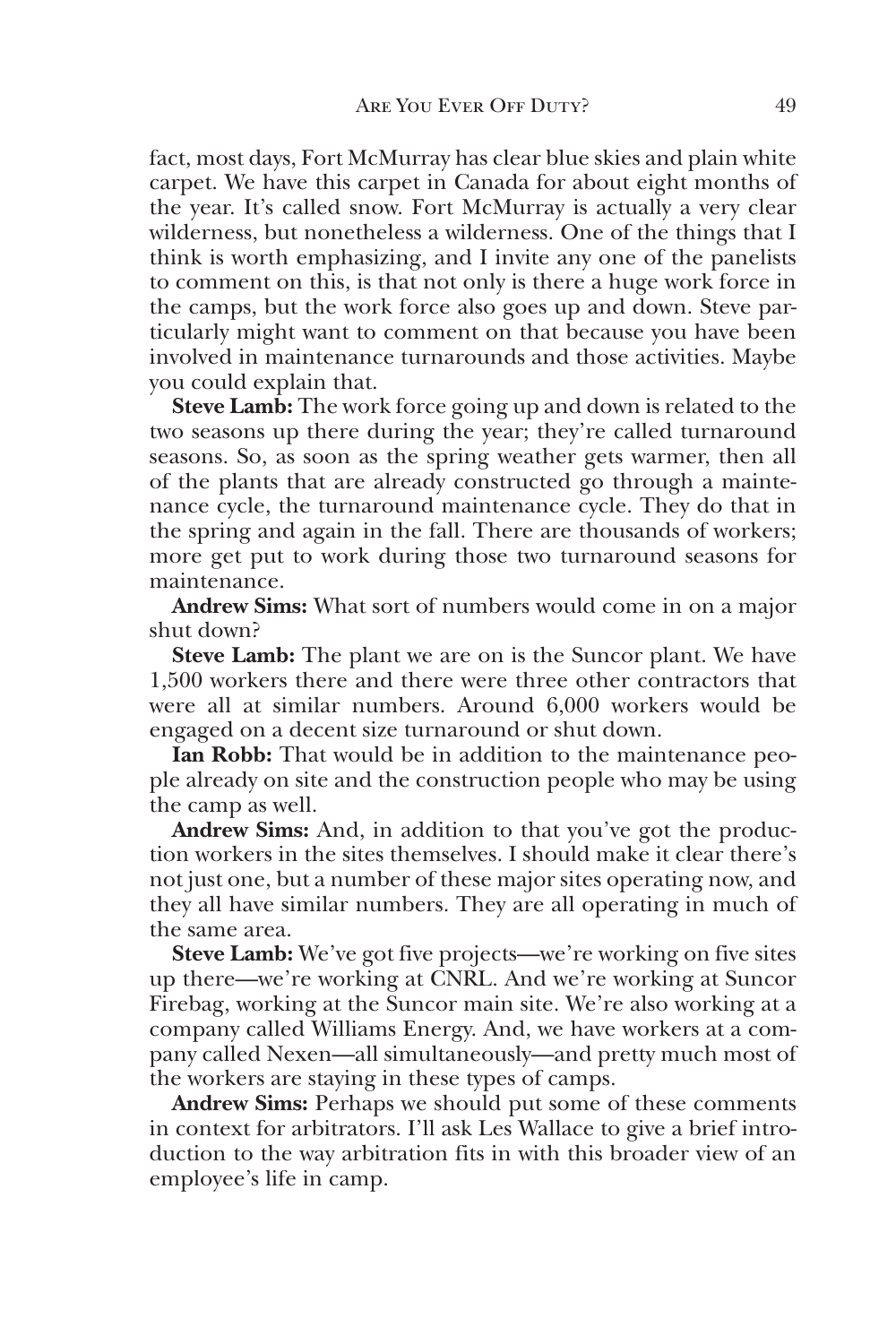**Les Wallace:** Thank you, Andy. My task on this panel is to get the law out of the way, so that we can proceed to the more interesting stuff about how these remote camps and the labour relations in them really operate. In five or ten minutes, I will attempt to take you on something of a whirlwind tour of the arbitral issues that form the backdrop to these remote camps and the labour relations that take place within them. Labour relations issues in these remote camps could be said to reside at the intersection of at least four areas of arbitration law: discipline for off-duty conduct, arbitral jurisdiction over issues external to the printed collective agreement, the validity of workplace rules, and the involvement in discipline or discharge by third parties, notably camp operators. These are fairly fundamental issues, with which any Canadian arbitrator quickly becomes familiar. So, with some apologies to some of my Canadian colleagues, I've framed these at the most general level, which might be most helpful to our friends south of the border.

First, the topic of discipline for off-duty conduct. The general attitude of Canadian arbitration law towards off-duty conduct and misconduct by employees is at least moderately libertarian. I say moderately because it is Canada, and our constitution talks about peace, order, and good government. With apologies to Patrick Henry, I think our attitude could be summed up as "Give me liberty or give me mild discomfort."

The approach to off-duty conduct often stated by arbitrators is that employers are not the custodians of their employees' conduct or character away from the workplace. That said, there is a rich jurisprudence around an employer's ability to impose discipline for off-duty misconduct. The foundation case is called Millhaven Fibers from  $1967$ ,<sup>1</sup> in which an Ontario arbitrator distilled the case law into this proposition: an employer cannot discipline an employee for conduct outside of the workplace, and outside of working hours, unless its legitimate business interests are substantially affected. It must show one or more of four things:

- (a) That the behaviour of the employee detrimentally affects its reputation.
- (b) That the behaviour makes the employee unable to properly discharge his or her employment obligations, like being

<sup>118</sup> L.A.C. 324.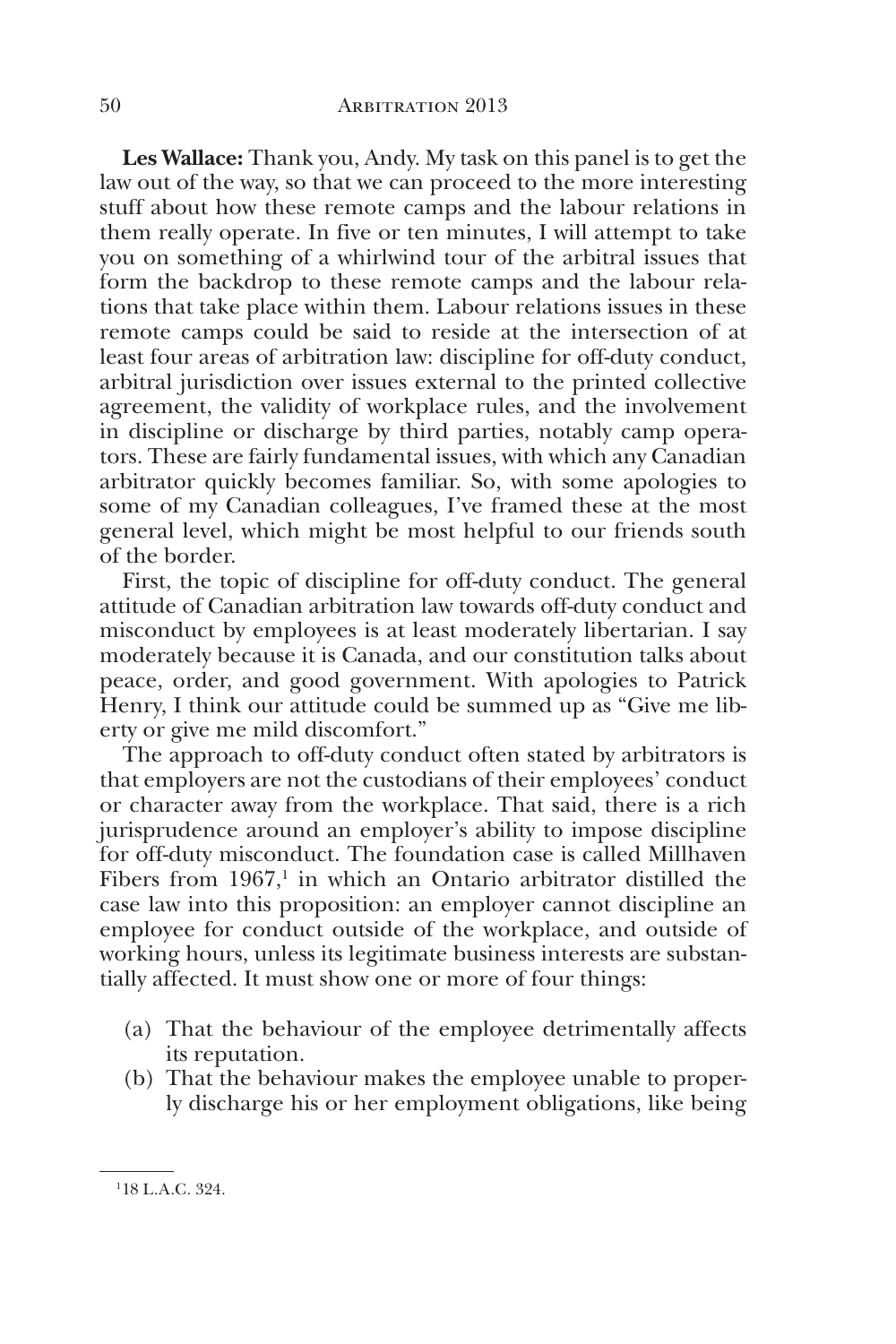convicted and incarcerated. That might conceivably affect your ability to do the job.

- (c) That the behaviour causes other employees to refuse to, or be reluctant to, work with the employee.
- (d) That the behaviour impairs the employer's ability to manage and direct its enterprise. Perhaps leading a picket line in your off time might fit within that description.

Now, obviously, the employer's ability to meet that test will vary with the character of the misconduct or the nature of the employer's business, and the nature of the employee's duties. So, a factory production employee who gets into a run-of-the-mill bar fight is highly unlikely to have work place discipline against him upheld. If he gets into a bar fight with his supervisor it's a little more problematic. If a teacher in a public school engages in sexual misconduct with a minor student, several of the grounds for employer discipline can be engaged in that situation. The discharge, which it will probably be, is highly likely to be upheld. By the way, there is no general rule that a criminal conviction itself—much less criminal charges—justifies discipline.

The second area, the second group of arbitral issues that I'll direct your attention to, is what I'll call statutory and human rights considerations—things external to the printed collective agreement. In the area that we are speaking of, off-duty conduct in these remote work sites, human rights, and other employmentrelated statues can come in to play. Employer rules and policies that actually or arguably discriminate against certain employees on a protected ground, like gender, or religion, or disability can all be attacked in arbitration. They can be attacked on both the statutory basis and any contractual basis that's available. Because, as you heard the Chief Justice say this morning, Canadian arbitrators have jurisdiction to apply human rights statutes in the course of adjudicating the grievance.

**Andrew Sims:** Let's pause for a minute, Les, and maybe get some comments on the mix of people one gets in the camp because what's often lost is the diversity of camp workers. Any thoughts on that, Steve or Ian?

**Steve Lamb:** Yes. In our camps, our workforce is very diverse. In these recent turnarounds that we are just finishing off right now, we had temporary foreign workers from Northern Ireland, a lot of temporary foreign workers from the United States, and then people from all over Canada—people from different cultures from all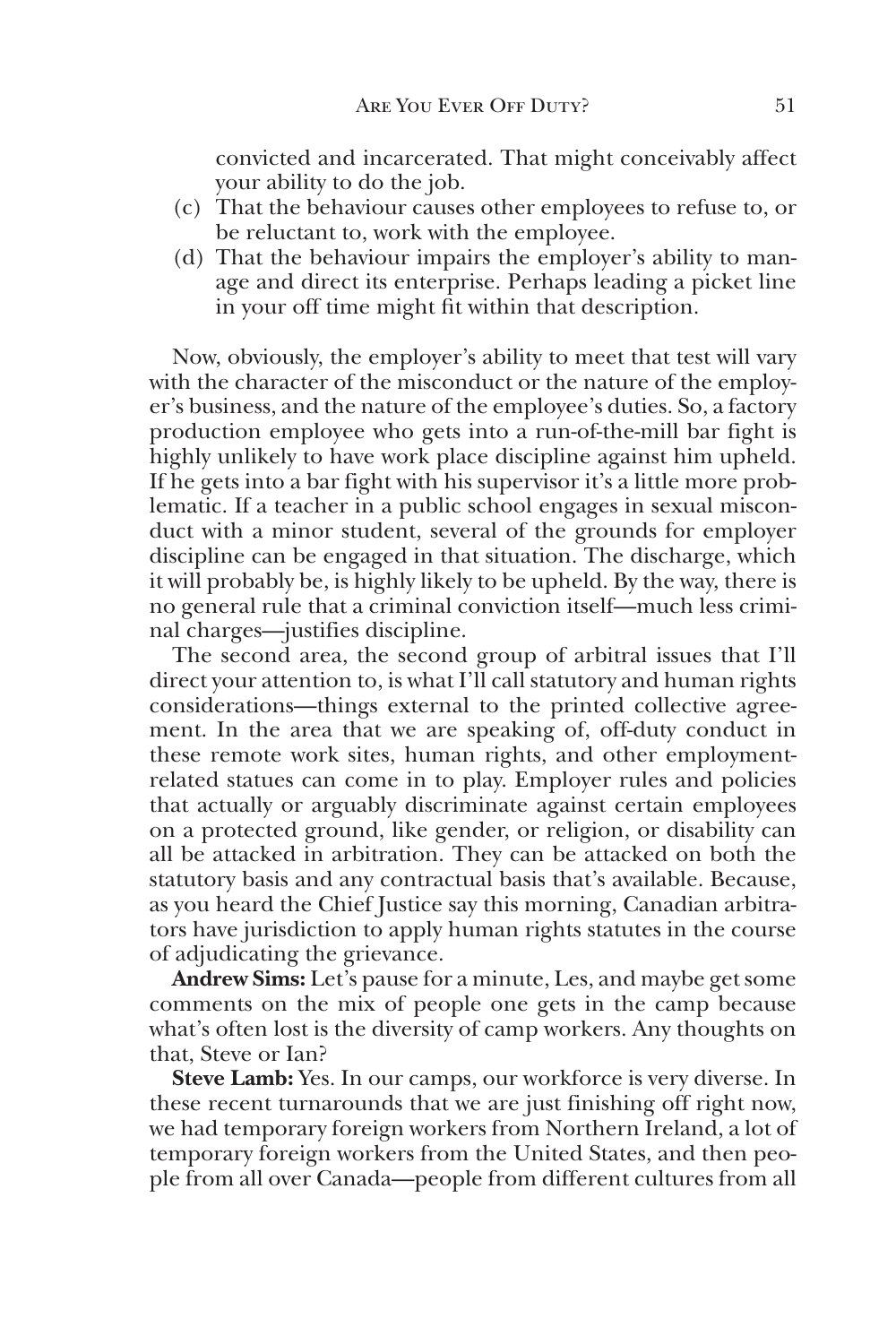over Canada. There are some issues with having these people all working together, and then being together in a camp afterwards.

**Ian Robb:** My organization in the early days was a Greek population of camp workers. They moved out of the hotels and went into the camp business. Then, a large Lebanese community came in and they took over. Now, my membership, when I took over in 2005, was about 780 members and of that there were probably 500 Lebanese members. Now we are around 3,200 and the mixture is not the Lebanese—it's the Somali, the Lebanese, the rest of Canada, and lots of Europeans. So, there are all those different cultures in a camp. When you are working in a camp, the fellows and gals you work with during the day will be the same ones you see during the night, every night, and on your rotations of somewhere up to 24 days on and 4 days off, 10 and 12 hours a day. You know, you are living, and breathing, and spending more time with them than you are with your spouses and your family. The culture is a very important thing. During Ramadan, the Muslim community will go without food and water through daylight. When you are in Fort McMurray, that's about 19 hours a day of daylight. With my members, I seem to have a bunch of walking zombies for about 31 days in July. It's a real tough thing to work with and to work for. It's amazing how many people get up there and the communities completely intersect and they get it. You don't get it when you are in downtown Vancouver, but you sure get it when you are in camp because you are real close.

**Andrew Sims:** What's the gender mix up there?

**Steve Lamb:** It's predominantly male. I'm going to guess it's 10 percent female.

**Ian Robb:** Yeah, the outside workers and probably about 40 percent females for the inside. The reason I call these guys outside workers is because we're the inside workers, we're the camp workers—that's the difference. So, about 40 percent of our membership is female. They are going up into those remote sites; some of them are lucky and some of them are not so lucky. It depends how many go up with them.

**Andrew Sims:** So, when Les talks about human rights jurisdiction, there is no shortage of opportunity.

**Les Wallace:** Let's turn to the third area, workplace rules. I'll first touch upon rules established and maintained by the actual employer of the employees in question. I'll acknowledge right now that this is no longer the norm and, in fact, it's in a small minority of the situations in Alberta. But where we do have an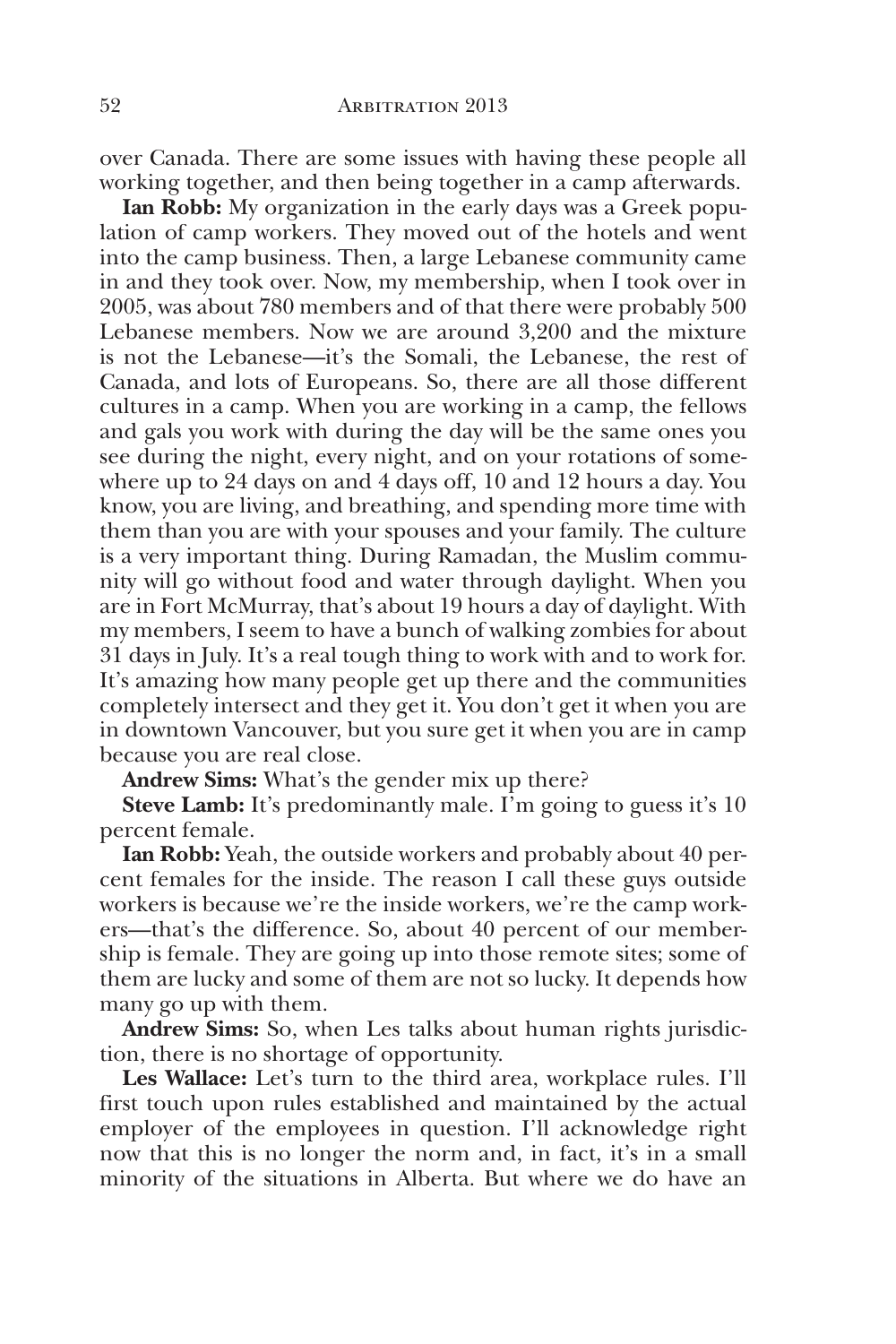employer making rules that affect its employees, those rules and procedures can go beyond the immediate workplace if the company owns or operates the camp supplying its employees with living accommodations, or if it controls a large site beyond the immediate work area over which it exercises property rights, or if it supplies transportation to the workplace. In all of these events, the company is likely to have some rules about how employees are to conduct themselves. The rules can be explicitly referred to by the collective agreement, although I think this is rare. Sometimes, they're negotiated with one or several employee bargaining agents as a separate memorandum of understanding that might be incorporated by reference into the agreement. Or, the rules may not be an integral part of the collective agreement at all. They may exist only as unilaterally established by the employer. I'm sure we'll hear something about these camp rules and the implications that they hold for labour relations in the workplace.

The general approach of Canadian arbitral law is to say that all such rules can be arbitrated, either in connection with the purported breach or in advance, provided there is a disciplinary consequence attached to the breach of such rules. The reasoning goes that rules attract arbitral jurisdiction because they're simply advance warning of the conduct for which an employer may deem just cause for discipline to exist. Without the ability to challenge them in advance, the work-now-grieve-later rule would force employees to comply with pending adjudication. The foundation case about when workplace rules are valid exercises of management rights goes back to 1965 in Ontario, in a case called KVP Lumber.<sup>2</sup> The approach there was to say that a breach of a workplace rule will constitute just cause for discipline where the rule is consistent with the collective agreement, it is clear and unequivocal, it is publicized to employees in advance of enforcement, it is reasonable, and it is consistently enforced. Of course, most cases revolve around the reasonableness of the employer rule. The broadness of this concept of reasonableness has enabled arbitrators to balance some rules against non-statutory values like privacy, as well as balancing against statutory anti-discrimination values. One example is searches of employee persons and property. Drug testing obviously is an issue—a big issue—and we will undoubtedly hear some more about that presently.

<sup>216</sup> L.A.C. 73.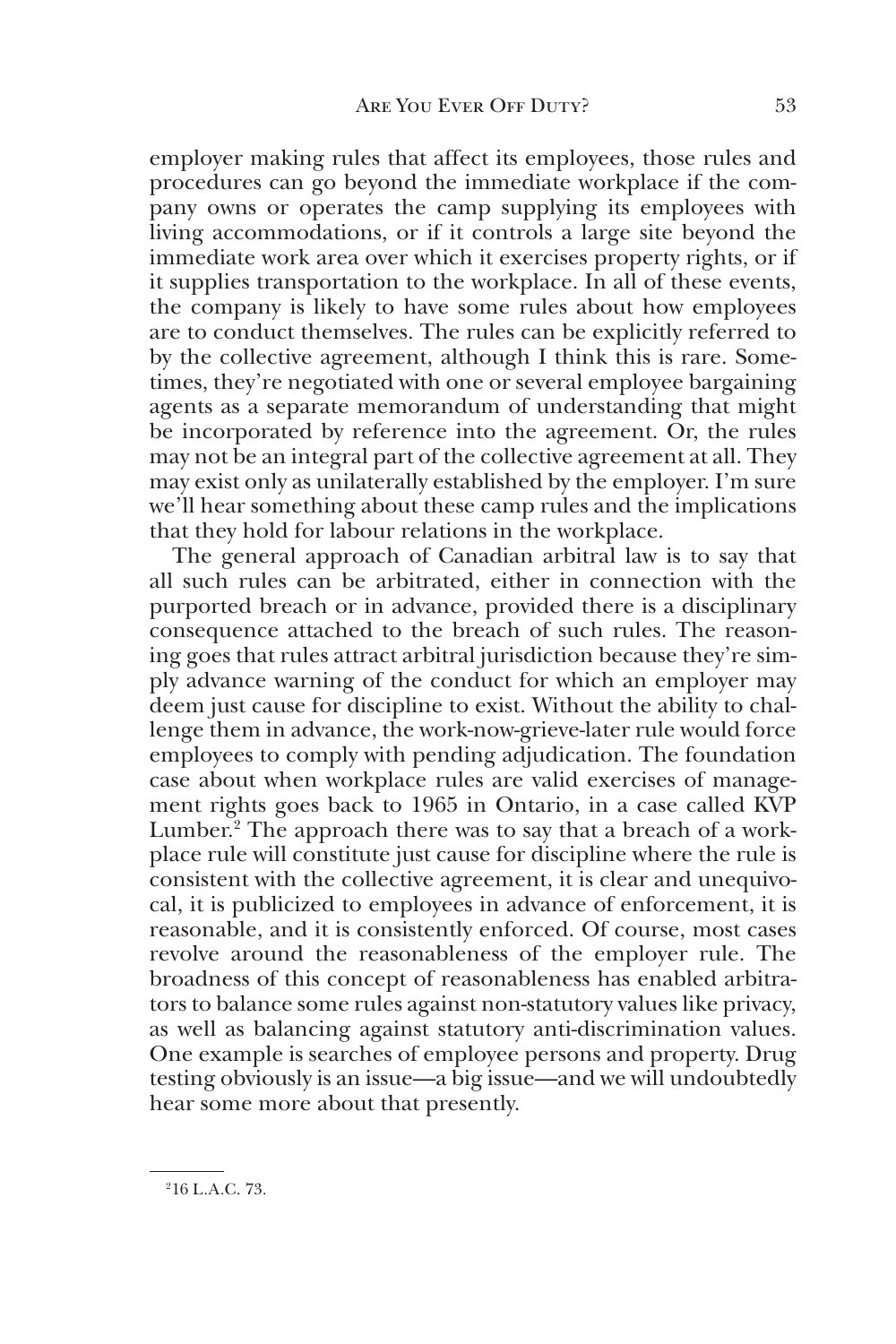Let's turn to the last area I intend to outline for you, which is third-party camp and site rules. Everything I've said up till now is aimed at establishing to you that the basic jurisdictional and jurisprudential tools exist for arbitrators to exercise authority in workplace disputes over off-duty conduct in these remote work sites. But, in practice, it's made a lot more problematic because of the prevalence of third parties in the remote camp scenario. I think it's a minority and, perhaps only a tiny minority now, of remote work camps that are owned and operated by the same company that employs the employees in question. Often, the third party is the owner, like a major integrated energy company. It owns, or more often it occupies on lease from the Crown, the site where it operates. But it does most of the work for which camp labour is required through subcontractors. A prime example is the maintenance turnarounds that Steve was speaking of. It exercises its proprietary power over the site to establish rules and to grant control or withdraw access to the site in order to enforce these rules against subcontractors and the employees of subcontractors. The camp can be operated by a third party, independent of the owner, which contracts with the owner to provide residential camp services and to formulate and enforce camp rules. In effect, they delegate their authority to do this to the third-party camp operator. Ultimately, however, the rules are backed up by the owner's power to grant or deny access to the area where workers have to perform their duties. These third parties, whether owners, subsidiaries of owners, or independent contractors are usually strangers to the collective agreement. It is only through the collective agreement that employees have access to union representation or to arbitration.

So, the problem is pretty obvious: arbitrators have jurisdiction only in personam, that is, over the employer, the union, and the employees who are party to the collective agreement. As a general proposition, arbitrators lack authority to hear disputes over the operation of true third-party rules that affect employees in these work places. Third parties are not bound by any remedies that arbitrators try to impose.

The case law on discipline and dismissals imposed at the instance of third parties isn't entirely uniform. But, there is a good review in one of Andy's cases in 2005, called Finning,<sup>3</sup> which occurred within the context of third-party site rules on drug test-

<sup>3136</sup> L.A.C. (4th) 129.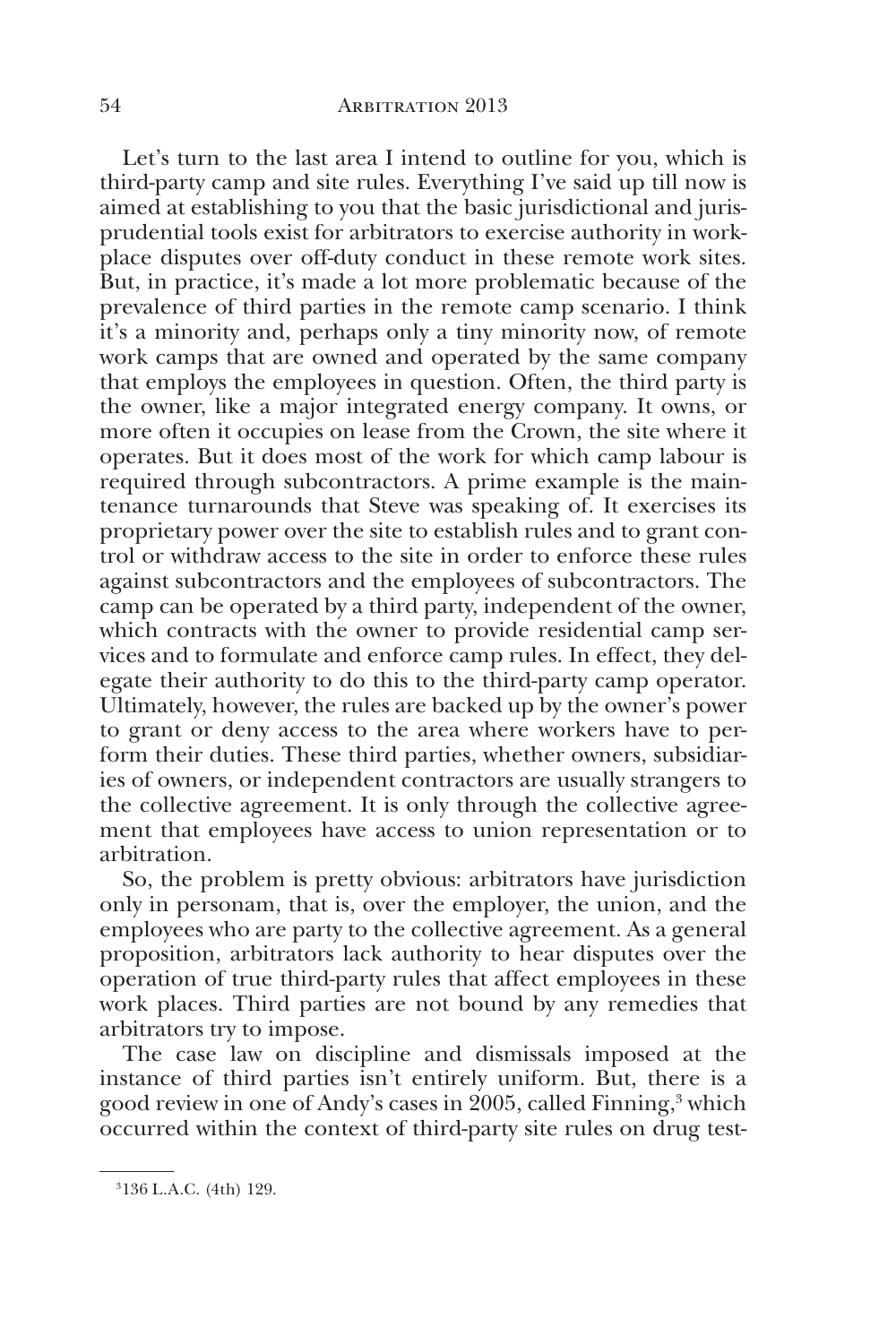ing, imposed by the owner of the site. The majority view of arbitrators appears to be this: unless the employer does something to adopt or enforce a third-party's rules as its own, it will not be in breach of its collective agreement if it's required to deny work to its employee in order to comply with the third-party site or camp rules. Again, the majority view appears to be the employer in that situation may not be entitled to dismiss the employee outright. It may be obliged to offer alternative work outside of the reach of the workplace rules. If no alternative work is available, it may be required to treat the situation as one of lack of work and engage the layoff rules under the collective agreement.

That is my whirlwind tour. Andy, why don't you move us along to something a little bit more interesting?

**Andrew Sims:** Okay. That's sex, drugs, and rock and roll. I did want to just add one example on camp rules. This is from one of the major energy companies that own the site, but have a number of contractors working behind their gates. This is 1.9 of this rule: "I authorize representatives or agents of the company, including sniffer dogs and dog handlers, to inspect and search any vehicle rented or leased or owned by me or the company that I'm operating while I'm on the site or at any accommodation." That's a fairly broad consent, and there are another 12 or 13 of those there. You need to sign that in order to get through those gates. I think one of the things that's most significant from a labour lawyer or arbitrator's point of view, is that, in the normal workplace, anything that you do at work with your employer is covered by the collective agreement. But, here, there's no point in standing on just cause if you've just lost your job because you've been barred from the camp. Ian, we had one case where I think you were successful. A strange case—you probably remember it, for that reason. Do you want to describe that situation? I remember it quite vividly.

**Ian Robb:** I had the pleasure of sitting before Mr. Sims with one of my members who was incarcerated. I never heard the word "incarcerated" so many times in my life, but during the arbitration, I heard it multiple times. The worker was asking for a leave of absence during a slow period. The employer was a third-party camp that didn't need him. They were dealing through his attorneys and the manager of the camp. The employer wanted to know why the worker was incarcerated. The employer wanted more information to see if they could find a reason not just to bar him from the camp, but to terminate his employment. It was an infraction where he needed to do 30 days, and on the 30th day, he was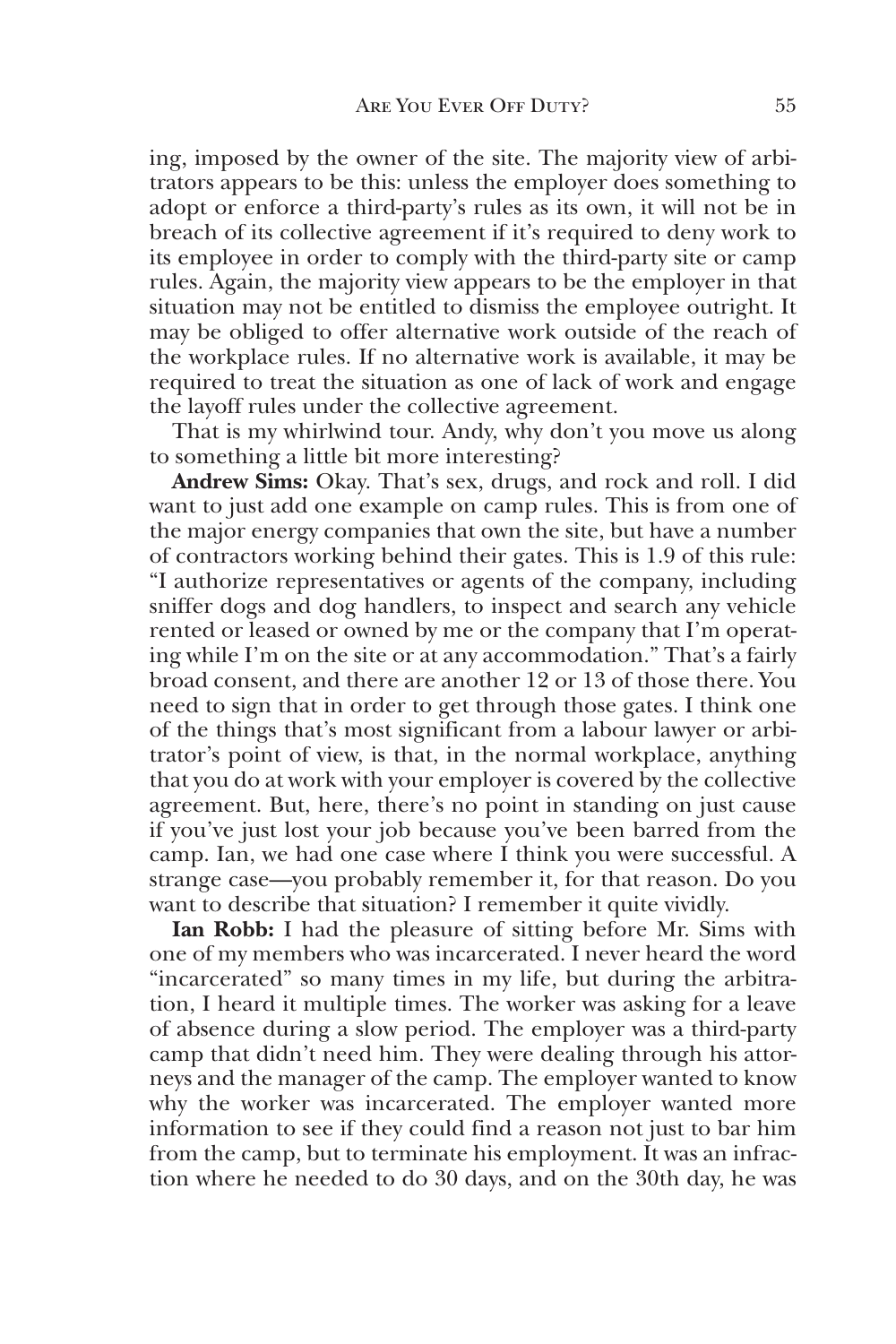terminated. The worker's leave of absence was to expire the day after that, and he was going to be back to work. We felt that it was a problem for the worker and it was a problem for us. We brought the collective agreement in, and it was where the fair and reasonable clause came in. I must add, I think it was the happiest day of my life. I've negotiated collective agreements in Alberta that have a clause under manager rights that says they have to be fair and reasonable, which I understand is fairly unique.

**Andrew Sims:** Contrary to common practice, certainly.

**Ian Robb:** It wasn't so apparent until the employer's representative made it very clear in his opening that they didn't have to be fair and reasonable in this case. When it was brought to his attention that they did, that was quite a discomforting time for him. But, it was a great time for the arbitrator who wrote a great report, I must say.

**Andrew Sims:** Sucking up. Yeah. He thinks he is going to win another one in the next decade.

What I remember particularly about that case, though, is the employer lacked the right to terminate this individual or to take action against him. Somehow, strangely, the Royal Canadian Mounted Police (RCMP) showed up at the camp door. It just reminded me that in small communities, (a) everybody knows everybody, and (b) if you can't get something done one way, there are a thousand other ways to go at it.

We have talked a bit about who people work for, whether it's the owner, the contractor, or the subcontractor. Let's turn now to the bus company. I'm interested in what's going to happen because there's a strike vote out right now for the Teamsters who drive all those buses. We'll see where that takes us. You're not worried are you, Steve?

**Steve Lamb:** That will shut everything down. It will. There's no way around it. There aren't enough people who can drive all those buses from another source.

**Andrew Sims:** I saw you down at the waterfront, trying to rent bicycles. Was that a contingency measure?

Let's turn to where people come from because I think there are several categories of employees. We are projecting a need in Alberta within the next four years for a construction workforce of 180,000 people, and we don't have anywhere near that. Where do you get the shortfall from?

**Steve Lamb:** The insurance policy is temporary foreign workers, people from other countries that have the skills to come in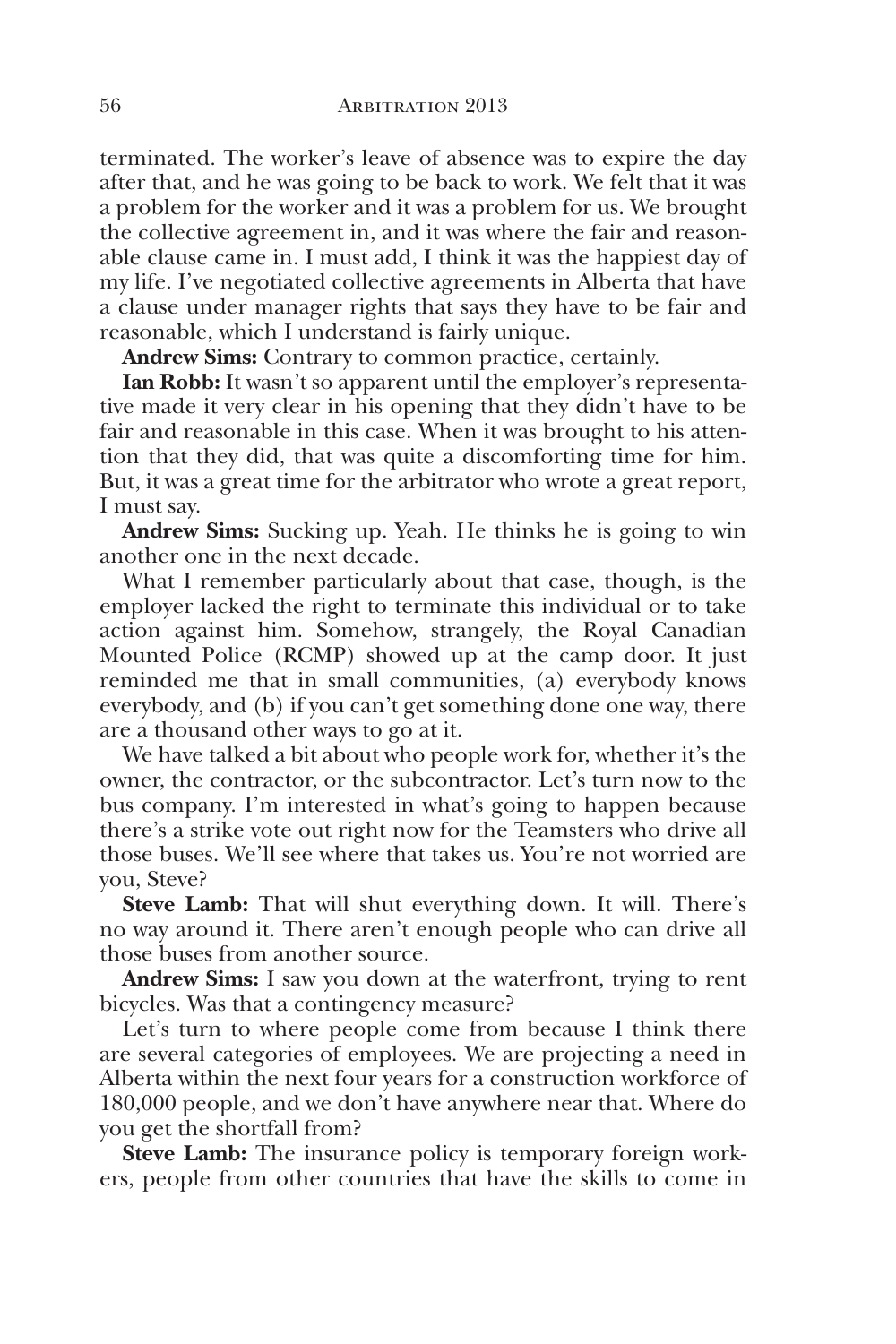and do the work on a temporary basis. So, we have programs now in place that are supported by the contractors and the owners that would share these resources. So, a temporary foreign worker would come in and not just work for my company, but at the end of that assignment, would be able to be placed with the help of the union and the other participants of the program with other contractors. We are trying to use the temporary foreign worker on a more long-term and sustainable basis.

**Andrew Sims:** What happens to the temporary foreign worker's status in Canada, though, if they lose their job?

**Steve Lamb:** They must go back. They must be returned to their home country.

**Andrew Sims:** Let's turn now to how people get there. How are they getting in and out of these remote camps? We're not just talking about Fort McMurray. We have two major diamond mines in the Northwest Territories. There are any number of remote sites with 20,000 to 30,000 workers.

**Ian Robb:** Most of the sites now "fly in and fly out." In northern Alberta, there are probably more airstrips than in most of Canada. This is because each one of these companies is getting its own airstrip or they're borrowing the one next to them—they're flying in and out. CNRL was one of the first to fly in and fly out in a full capacity where they were flying multiple planes east and west. They would have flights starting at seven in the morning and they'd have more flights than the Fort McMurray airport. The Fort McMurray airport was designed to move at the most 200,000. In 2012, they moved 957,000 people. That's in addition to all of the airports that are there—at Albian Sands, Firebag, and CNRL. There are a number of projects that have their own airdromes there and they're bringing them in. When you are living in the far east, in Newfoundland, then you figure it's five or six hours from Corner Brook to St John's to work on one of the other projects there. You can just go down to the airport at Deer Lake, pick up a flight, and wake up on the plane in Fort McMurray at the CNLR project. Canadian North Airlines wasn't a large airline until CNRL came along. Now, they have multiple planes and they can compete pretty much against any airline out there. They are moving workers. I'll tell you, it's the best food service on any flight you'll ever get. They still serve hot meals on the plane. They are coming in from all across Canada. When the temporary foreign workers come in, it's from Vancouver, it's from Chicago. They come in from hubs, and then they have to meet up—that is the problem.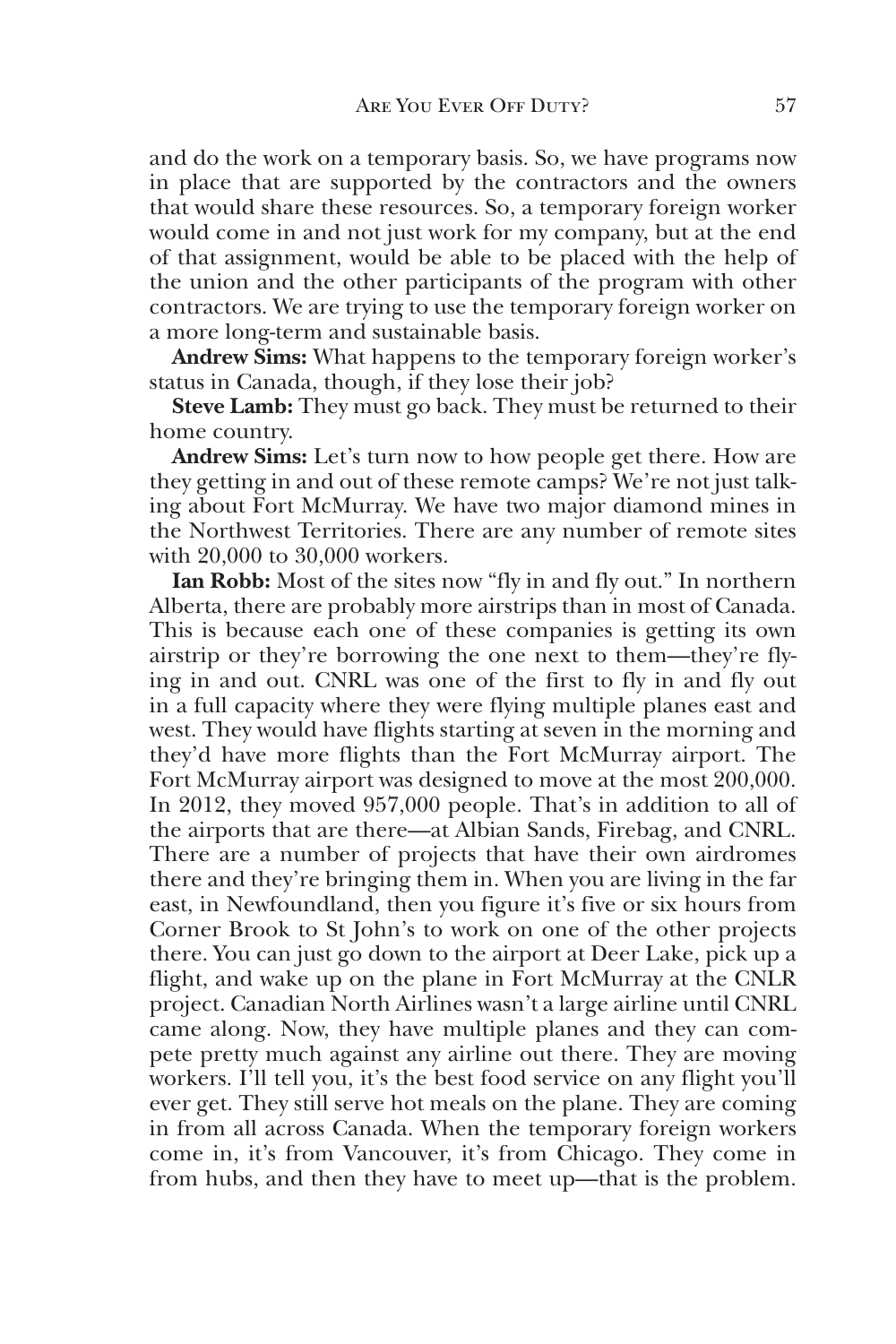Because when we talk about the temporary foreign workers, if they miss a flight, they don't get to the site, and they don't get oriented in time, and then they could be camp suspended. And, if they get a camp suspension, they're out of a job. They're done. They have to go home. That's one less worker.

**Steve Lamb:** Lately, we haven't been doing that. We've been working around it because of the shortage. Our jobs, lately, have only been 75 percent staffed. Guess what that does to the schedule? If you don't have all the workers to complete the work on time, you just add days to the schedule. The client doesn't like that because his plant is shut down for those extra days.

**Ian Robb:** A typical shutdown is 45 days. So, on a 45-day turnaround, a tradesperson can come up and take home about \$50,000 to \$60,000 for 45 days of work. They work six days on and one day off. So, there's money involved.

**Andrews Sims:** Steve will be taking applications at the door, and that's sad. Ian was telling me last night that the dishwashers are in his jurisdiction. What's the average income per year of a dishwasher?

**Ian Robb:** About \$100,000 a year.

**Andrew Sims:** So there are advantages and disadvantages of camp work. Just to summarize, in terms of the usual employee protection of just cause—just cause unless you violate the camp rules, including ticking off the sniffer dog—you've got to be able to get through the owner's gates, comply with the camp rules for the owner of the housing, and lose either of those or your employment status. If you are a temporary foreign worker you have to leave Canada and go home. It doesn't leave an awful lot for just cause tests. Would that be fair to say?

**Ian Robb:** You said earlier, Andy, where there's a way to get rid of a worker. If you can't do it as the employer, security can fix it for them in an instant. And that happens often. The security people are the ones who wanted to be a policeman once in a while and they're the first ones turned down, so now they are wearing a security uniform. They walk up and down the halls, and they are looking to find a problem. If you step out of line, you get a camp suspension. The employer asks you how you are going to come to work tomorrow, but you can't get to work. If you've got a camp suspension, you're terminated.

**Chris Albertyn:** Are the security people unionized?

**Ian Robb:** No. Typically, 10 percent really know what they are doing and 90 percent are the ones who fit the uniforms the com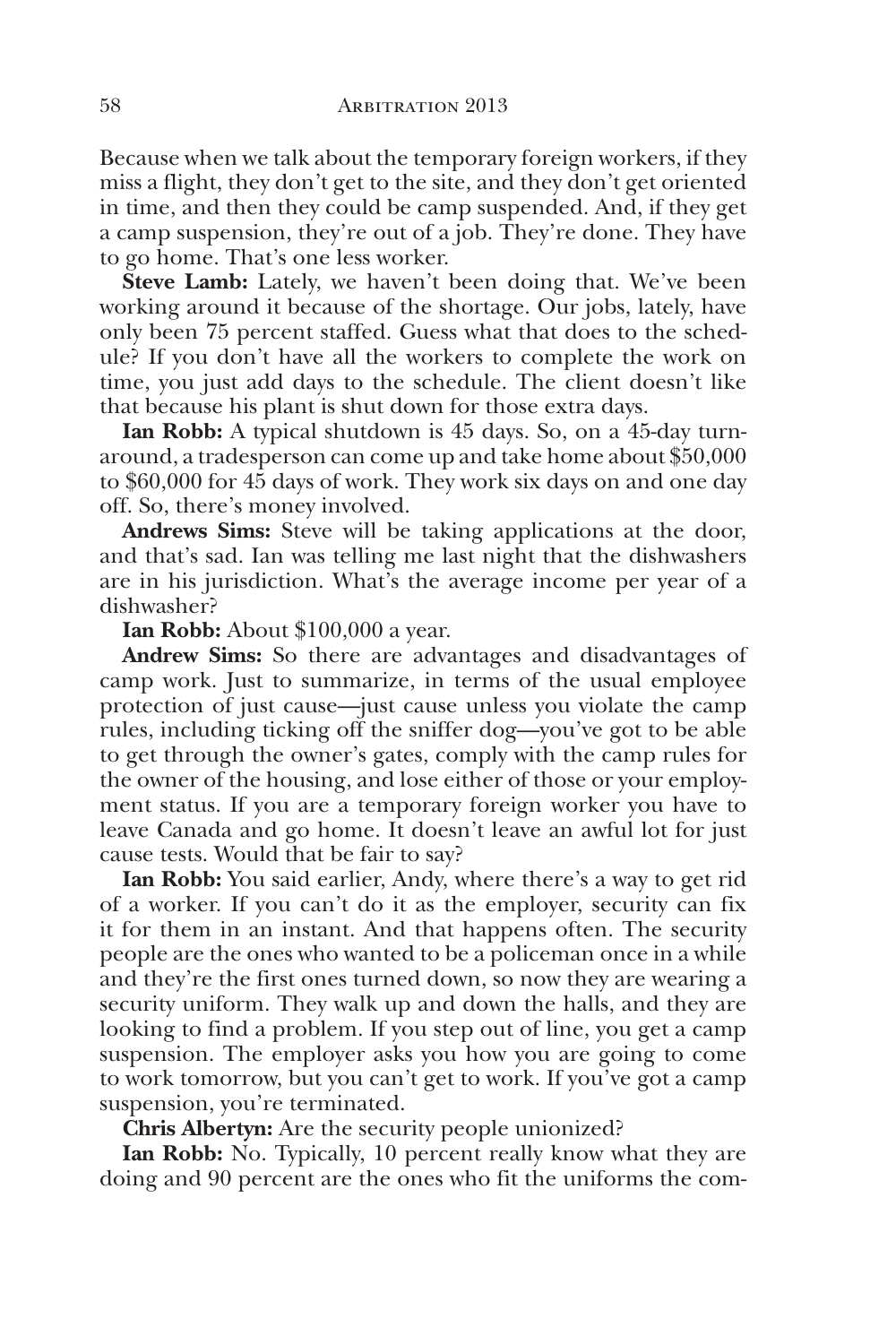pany still had left over from the last guy that left. We have a lot of trouble with security.

**Andrew Sims:** Ian has a certain reputation for cynicism, well earned over the years. I think one of the things that has been interesting to watch as this town has grown—as I have over the past 40 years—is that the only companies with the training to know how to run this type of logistical operation got their experience partly in the mines, but mostly in the military. Many of the lessons about security and camp control, and feeding and housing logistics were developed first in Iraq, and then in Afghanistan. An awful lot of the people that run the security are veterans of that. Would that be a fair observation?

**Ian Robb:** Yes. Three quarters of my camp managers come from Afghanistan. They've all done a tour in Afghanistan for the big companies. The Sodexos, the Compass Group, ESS, PTI—they all have operations overseas. The first time I met one of the managers, he had just come off a redeye; he flew in from Afghanistan, flew in through London, and ended up in Fort McMurray. He wanted a beer because, when he left Afghanistan, he was in the back seat of a car under a blanket with a gun in his hand just to make sure he could get to the airport.

**Andrew Sims:** One of the main differences between Vietnam and Iraq was the contracting out of all the civil logistics. Alberta got its fair share of that business, too, because Atco is a past master at building portable camps and they got their share of the contracts building in Iraq.

**Andrew Sims:** The question from the floor was how do you define "off duty" and what sort of issues get people in trouble?

**Ian Robb:** You go through drug and alcohol tests before you get on site. You arrive on site. You're cleared. You get issued a room. You go through the orientation the next day. So, you arrive that night and what do you find up in these sites? A bar. So, you go into the bar and you have a few drinks; maybe you have a couple too many. You may be talking too loud walking down the hallway by the security gate and the security folks. You can be written up for being loud after hours. There are so many rules in the camp. You get a buzz-saw list when you show up, but orientation is not till the next day. Probably 2 percent are done on their first day because they find the bar. They didn't test for it. What we say is you study for the test, you go to have a drink, and then you go to take the alcohol test. Anything—you get into an argument with a security person, you get in an argument with a camp worker, you get into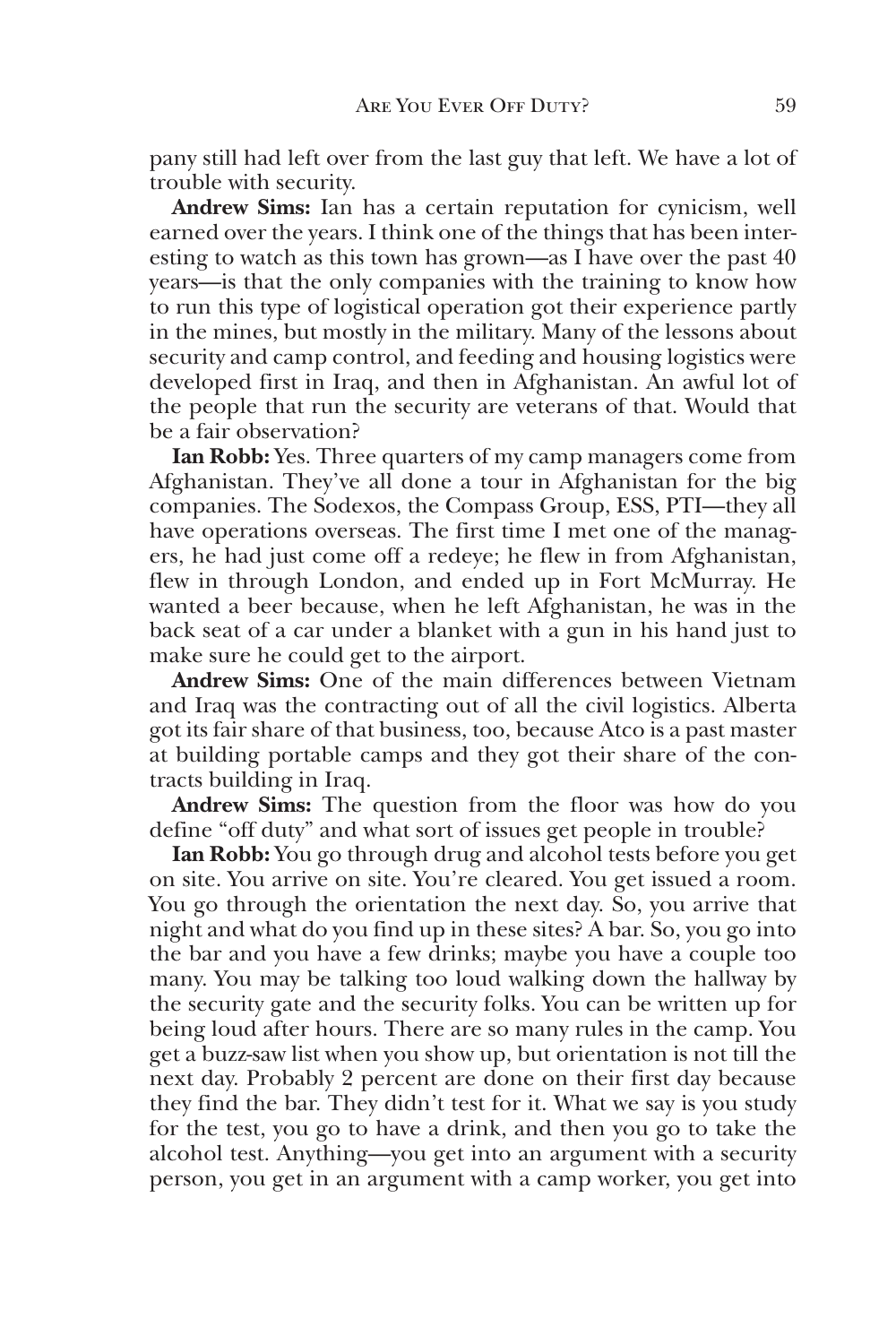an argument with someone else. The hardest thing I think arbitrators like yourselves are going to have to deal with is the rule up there: if there is a fight, it means there are two people, the victim is thrown off, too. They don't care. You're both gone. You're both camp-suspended or site-suspended.

**Andrew Sims:** Steve, what's your insight into that? Because you mentioned the shortage of labour earlier. How do you balance those two?

**Steve Lamb:** It is a balance. A lot of things happen between the people that are in the camp. They fight amongst each other and with each other. Some of them you can't really work out why. You've got pipe fitters who will fight with a pipe fitter, and neither of them is drunk. Some of these camps are dry. Some of these camps don't have a bar. I would say probably as many as much now as 50 percent, the owner has decided no bar. But that causes problems, too. The RCMP don't particularly like that because they believe it causes people to drive to town, get drunk in town, and then drive impaired back to the campsite. You want to be lenient with these people, but you've got to have a firm and fair set of rules, so they can get along with each other.

**Les Wallace:** I just want to add that, aside from all of the normal problems of interaction among people that Steve is referring to, another thing that exists in this area is you've got different union affiliations. You can have building trades union members and "alternative union members." The principal one is the Christian Labour Association of Canada, with whom there is a long history of animosity between the building trades and themselves. And, in any group of union members, you are going to have a small number of partisans. So, that's an issue. There are nonunion employees, as well. There's always going to be a mixture of union affiliations on site.

**Andrew Sims:** The question is this: is progressive discipline used? Progressive discipline in the construction industry—someone was telling me a story yesterday. A manager came in and said, "You two, you're fired." "But you've got to have just cause." "Well, I've just told you you're fired, just cause. Just cause we can." Normally, while there is a just cause provision in most collective agreements, if the just cause is you've been barred from camp and you can't work unless you are in camp, or you haven't passed the mandatory drug-testing policy, or you've violated the drug policy. Or, there's a layoff pending, and the work forces do go up and down, just cause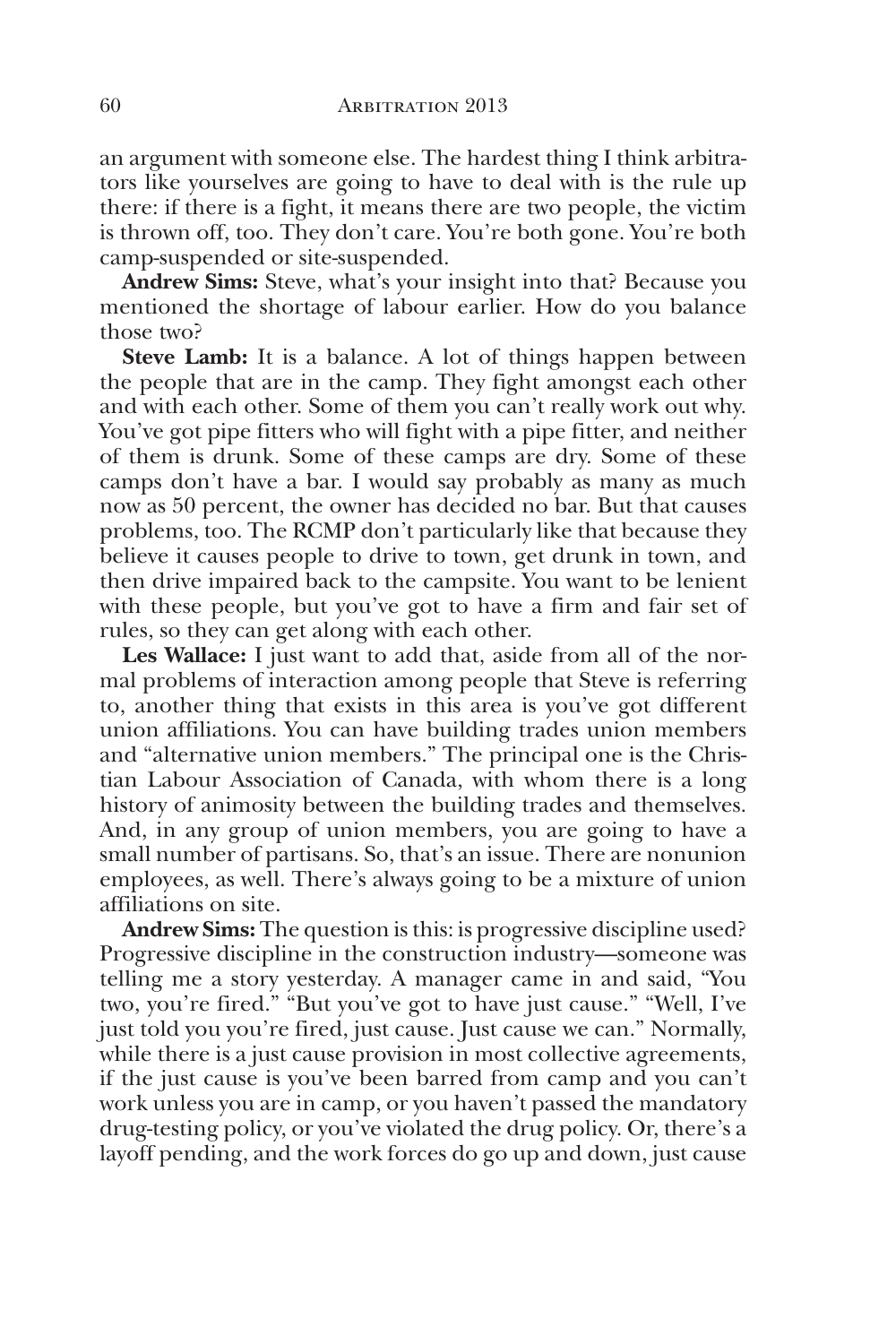grievances in construction don't often get to hearing. Progressive discipline does apply, but that's the rare situation.

**Ian Robb:** Progressive discipline would deal with my members in their duties as a cook or cleaner or something like that. There's usually zero tolerance for safety violations on these sites. If you risk somebody else, you're done. You get a site suspension instantly. There's no level of progressive discipline for certain things on these sites. But when it comes to most of the terminations that are coming up, they're done because of—and I've got to say it—because of camp or site infractions. It's not necessarily the employer that does this. It's the third party that does it.

**Andrew Sims:** The one exception I would add to that, and it's more common than you'd think, is discipline of union officials. Shop stewards play a pretty important role in the camps and terminations for union activity certainly attract progressive discipline—a fairly wide discretion. Not all shop stewards are likely to be appointed as Secretary General of the United Nations. Some are less diplomatic than others.

**Ian Robb:** A typical camp like CNRL has fantastic gym equipment. We're not here to say the camps are bad places to work. Some of them are nicer than this hotel. I'll be honest with you, I said that when I first checked in. I looked at my room here and it's an upgraded room and I think I'd rather be at the SNC Lavalin. Did I say that out loud? They have a camp up there for ConocoPhillips and it is state of the art. Their gymnasium has different theme rooms. They've got a gym there that has a rink—an ice hockey rink—in the back. They have everything you can imagine and there are running tracks at Albian Sands, about 80 kilometers north of Ft. McMurray.

**Andrew Sims:** A driving range.

**Ian Robb:** They have a driving range on one of them, at Creekburn Lodge, in the back of the camp. You go to Albian Sands and they make Gold's Gym look bad. They have a facility that is just unbelievable. They have a second-floor suspended running track above the certified basketball court, and volleyball and everything. The problem with that is, like I say, these guys work 12 hours a day, so they have to break into their routines to work out and to exercise because on their turnarounds, they're out. If they lose their room, they have to get out of camp. There are some that are on 24 and 4—Syncrude, for instance—that they allow to stay in camp. It's just a matter that, right now, they need the rooms. Like I said, there are 82,000 rooms up there. There's not enough.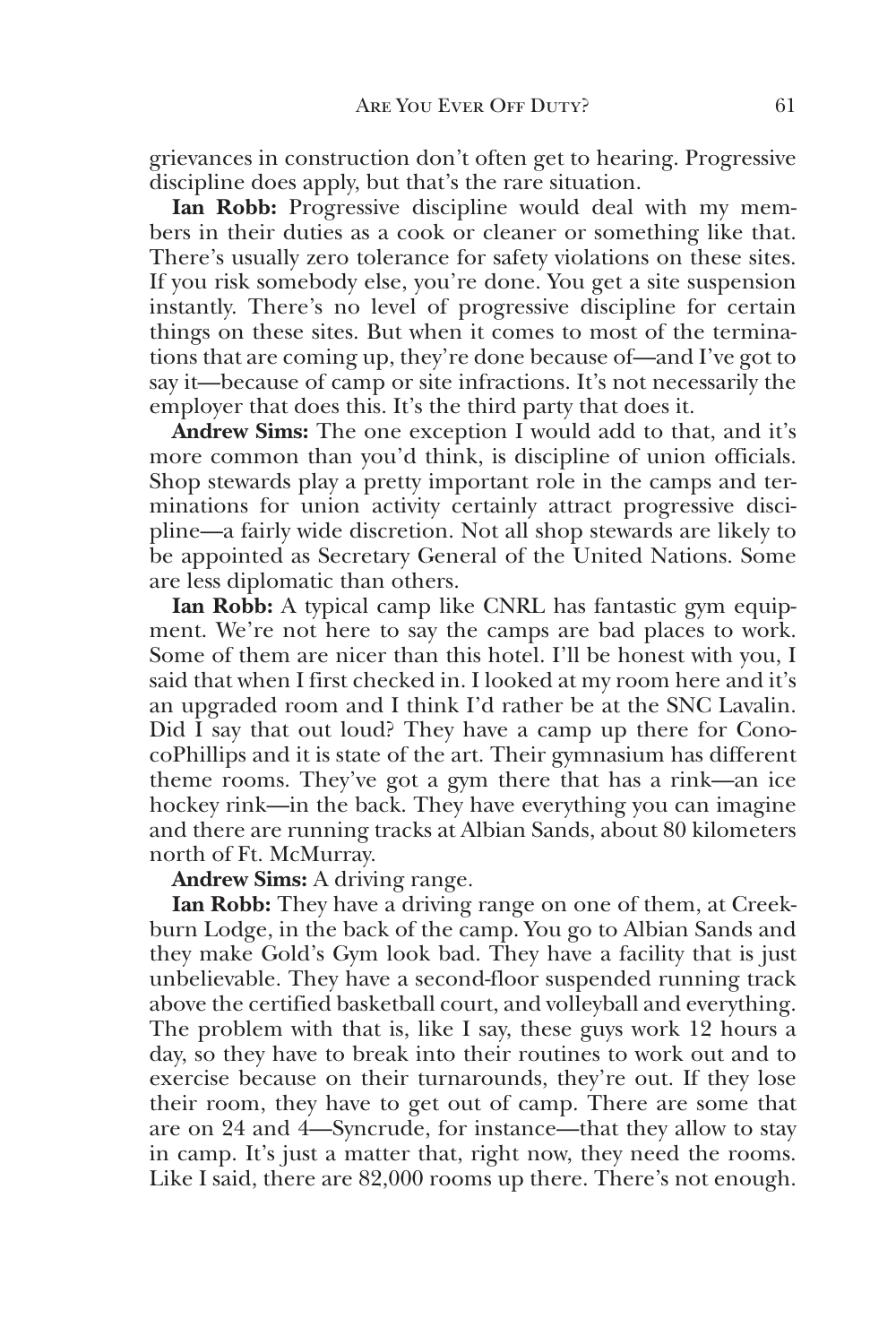These operators are paying upwards to \$250, \$300 a man a day to put someone in camp. They're living in this camp where it costs 300 bucks a night to stay in there. Almost like a Fairmont.

**Andrew Sims:** Can I ask you to comment on one particular type of person that you get in these camps—that is the camp rat, the guy who's bushed, who never wants to leave. He couldn't survive anywhere else. You've run into a few of those, I know.

**Ian Robb:** We were talking about one of our members that passed away last year. He's been in the business 45 years, been working in camps in British Columbia, Northern BC. Keep in mind, the first camp in this province was a logging camp in 1891. It was the canvas tent camp style. Old George was traveling all around and he went to work for CNRL. And, when he first started to work at CNRL, he had no fixed address. A lot of our members don't have a place to live. They work and they live; these are their homes. George got on the flights and they had these flights to fly in workers back to their homes. There was no restriction in those days, so he signed up and traveled all across Canada for free. He'd just spend seven days, and then he'd come back to work.

**Audience Member:** Are any of those just pure government operations, such as law enforcement? And, if so, how big are they?

**Andrew Sims:** Very few. We haven't as yet built penitentiaries in the north. The indigenous people were upset enough when we came in the first time. When we start building penitentiaries up on their land, they'll get really ticked. The only one I can think of, and it's in a town, is the nuclear facility, the nuclear experimentation facility in northern Ontario. But, by and large, this is a private sector enterprise.

**Ian Robb:** I have two operators, two clients in grievances right now that are getting ready to go somewhere, let's put it that way. Because of that, the employer wanted to terminate them and couldn't, but all of a sudden both these individuals got site suspensions. Therefore, they couldn't work. So, we've named the two in this (the employer and the camp operator). It'll be interesting to see how far we go with it.

**Andrew Sims:** Les has been in the labour board trenches, so what's your thought, Les?

**Les Wallace:** The common employer declaration is the Canadian equivalent, as I understand it, to the alter ego doctrine in the United States. It's generally cast as a legislative provision that where two or more entities carry out "associated or related activities" under, "common control or direction," the labour board can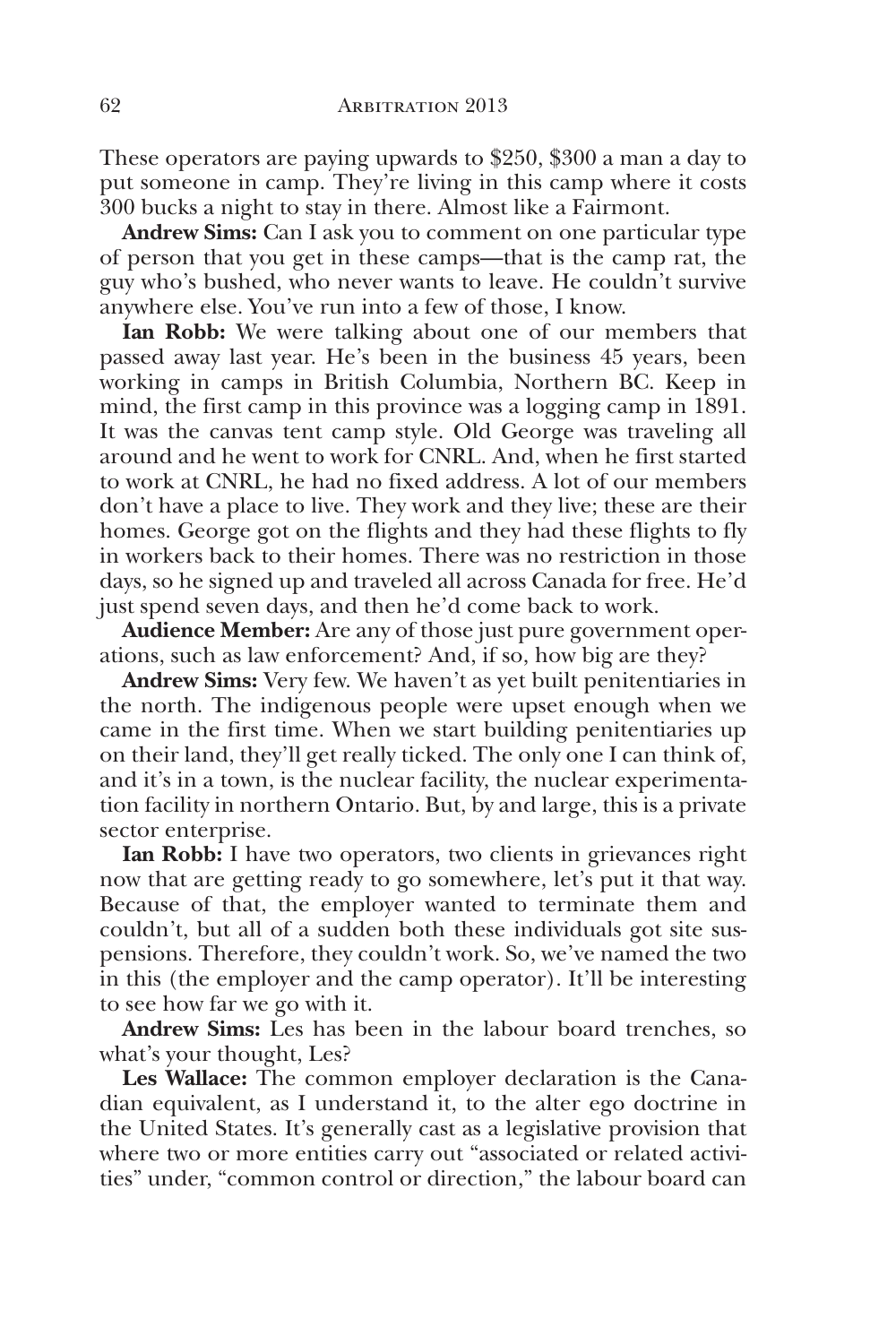declare them to be one employer for the purposes of the statute. It is possible, at least, to apply a common employer declaration to a contractor and an employer in this situation. There have been cases that have said the common control and direction can emanate from a contract, rather than common ownership or common management of the two entities, but they are rare. Usually, you have to have a contract that is unusually prescriptive and really makes the one company the director of the labour relations of the other. So, it's a tough game to play to try to get contractors and the site owner, for example, declared to be a common employer under labour statutes.

**Andrew Sims:** In the early days of the development of McMurray, there were a couple of efforts to link the owner and the prime contractor in the construction industry. They failed. The employers are, or the entities that an employee deals with are, in fact, quite distinct. They deal with camp security, who are employed by owner, contractor, subcontractor, lodge, anyone of them. They deal with the person that employs them. Perhaps they are obliged to deal with the general contractor or at least follow their rules, because that's the condition of the subcontract. But, when you get into the housing issues, those companies are quite distinct. The oil companies don't want anything to do with housing anymore. And, I don't think your folks want to do much with housing, do you, Steve? Rather have somebody else look after that?

**Steve Lamb:** Most definitely.

**Andrew Sims:** Before we pass, Ian, I do want you, if you could, just to repeat the story you told us yesterday. I mentioned the dogs, the dog search. What happens when somebody yells "Dogs, dogs, dogs" down the hall?

**Ian Robb:** These are drug-detection dogs. What they do is, when they don't have the dog, just for fun they yell "Dogs" in the hallway. All the windows open and all the stuff flies out the windows in the center. And they just count: they mark the rooms, and then they go back up and do a search when the dog gets there a week later or something. But, literally, the stuff just flies out the windows, three stories.

**Andrew Sims:** There are categories of dogs, too, because there are also the bed-bug dogs, which are an entirely a different breed. They're very friendly dogs.

**Ian Robb:** When I took on the role as the chair of the building trades of Alberta's camp committee, I negotiated with the Construction Labour Relations Association that each site would have